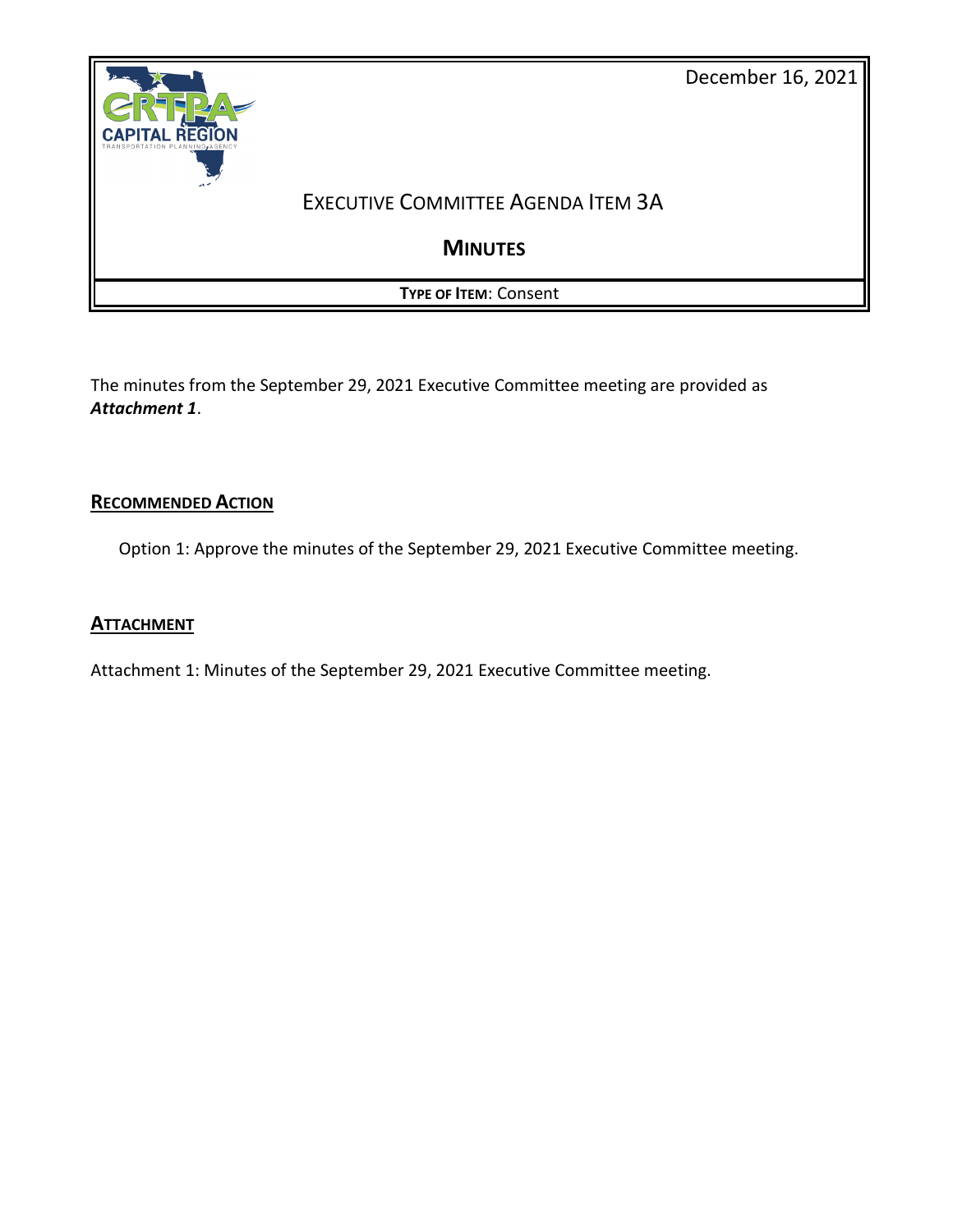# **ATTACHMENT 1**



# **CRTPA EXECUTIVE COMMITTEE**

# MEETING OF WEDNESDAY, SEPTEMBER 29, 2021 AT 1:00 PM

TALLAHASSEE CITY HALL TALLAHASSEE ROOM (2<sup>nd</sup> FLOOR) 300 S. ADAMS STREET TALLAHASSEE, FL 32301

## **Meeting Minutes**

**Members Present:** Mayor Pro-Tem Jeremy Matlow, City of Tallahassee, Chair; Commissioner Dozier, Leon County, Vice-Chair; Commissioner Randy Merritt, Wakulla County, Past Chair

**Staff Present:** Greg Slay, CRTPA; Greg Burke, CRTPA; Yulonda Mitchell, CRTPA

### **1. CALL TO ORDER AND ROLL CALL**

The meeting was called to order at 1:02 pm with a roll call.

### **2. AGENDA MODIFICATIONS**

#### **3. CONSENT AGENDA**

### **A. Minutes of the August 24 Executive Committee Meeting**

**Committee Action: Commissioner Merritt made a motion to approve the minutes of the August 24, 2021 Executive Committee Meeting. Commissioner Dozier seconded the motion. The motion was unanimously passed.**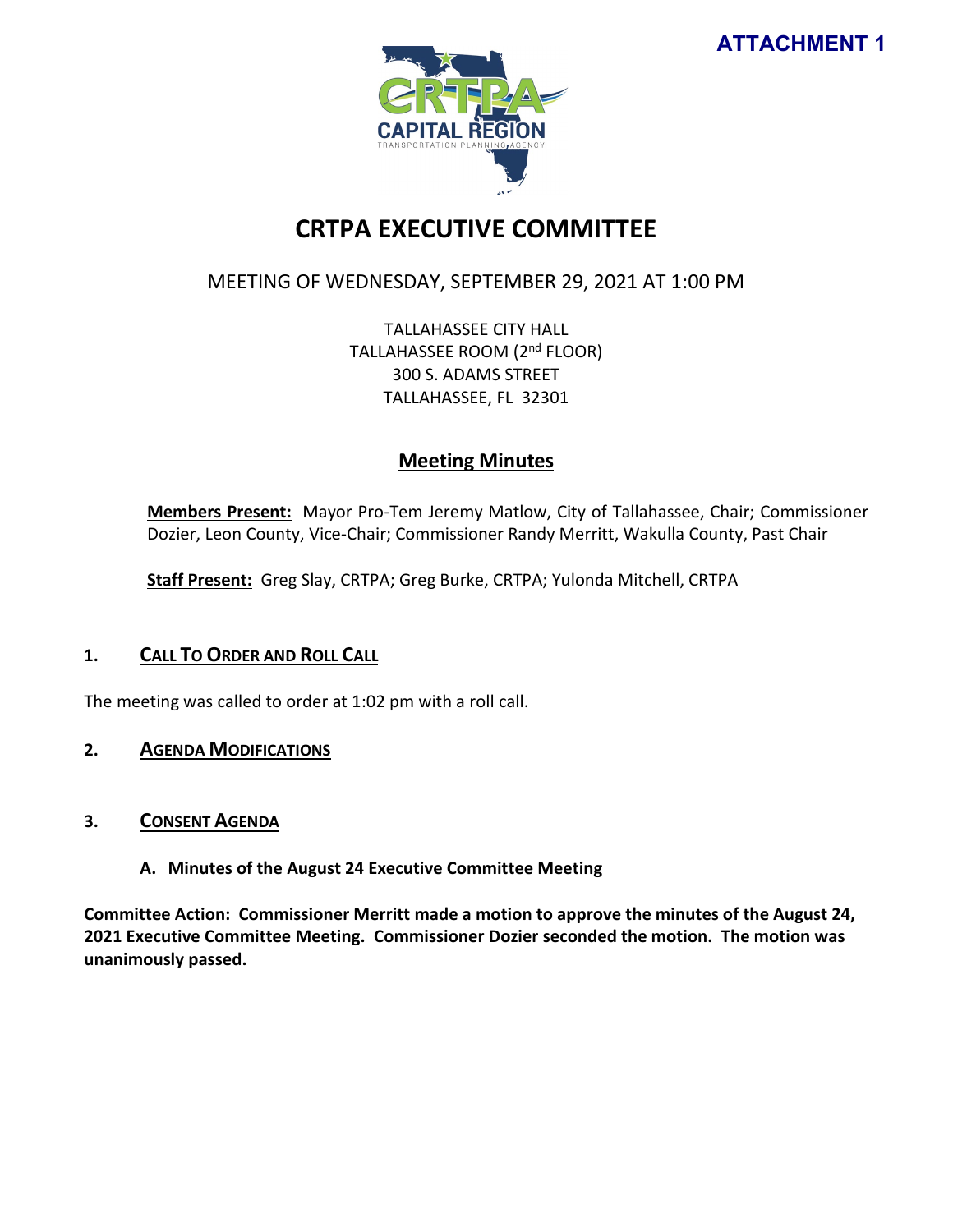## **4. CRTPA EXECUTIVE COMMITTEE ACTION**

#### **A. Supplemental Services**

This item seeks Executive Committee approval to increase the task work order amount of Phase II of the Thomasville Road Multi-Use Path Feasibility Study. This increase is related to additional project efforts including expanded public outreach as well as a safety review requested by the Board at the September 13, 2021 meeting.

Mr. Slay briefly discussed the need for additional services for this project. He also outlined the additional work that would need to be completed, as requested by the Board at the September 13, 2021 Board Meeting.

Mr. Bob Guido, 1328 Peacefield Place, expressed safety concerns related to the Thomasville Road study. He stated the elimination of the current bike lane would not help with driver sight lines when exiting the neighborhood. Additionally, he noted that there would be cars waiting to turn and that this would block the pathway.

Mr. Slay explained the specific details would not be determined until the design phase of the project, contingent upon the study's approval in January.

**Committee Action: Commissioner Merritt made a motion to approve the Supplemental Services increasing the task work order amount of the Phase II of the Thomasville Road Multi-Use Path Feasibility Study. Commissioner Dozier seconded the motion. The motion was unanimously passed.** 

#### **B. Executive Director Expenditure Approval**

This item seeks Executive Committee direction related to increasing the threshold of expenditures for which the Executive Director has approval authority as contained within the CRTPA's Bylaws.

Mr. Slay explained that the current bylaws cap the Executive Director's purchasing authority at \$5,000. He stated that this item seeks to increase that authority to \$25,000. He noted that as an internal control, any changes made by the Executive Director would have to be included within the current UPWP. If the item is not in the UPWP, an amendment would have to be approved by the Board.

Additionally, Mr. Slay also stated there needed to be a volunteer to serve as the selection committee for the CRTPA General Planning Consultant (GPC). He also noted any volunteer would have complete the City of Tallahassee's Bidsync training.

**Committee Action: Commissioner Dozier made a motion to approve to raise the Executive Director's expenditure authority to \$25,000. Commissioner Merritt seconded the motion. The motion was unanimously passed.**